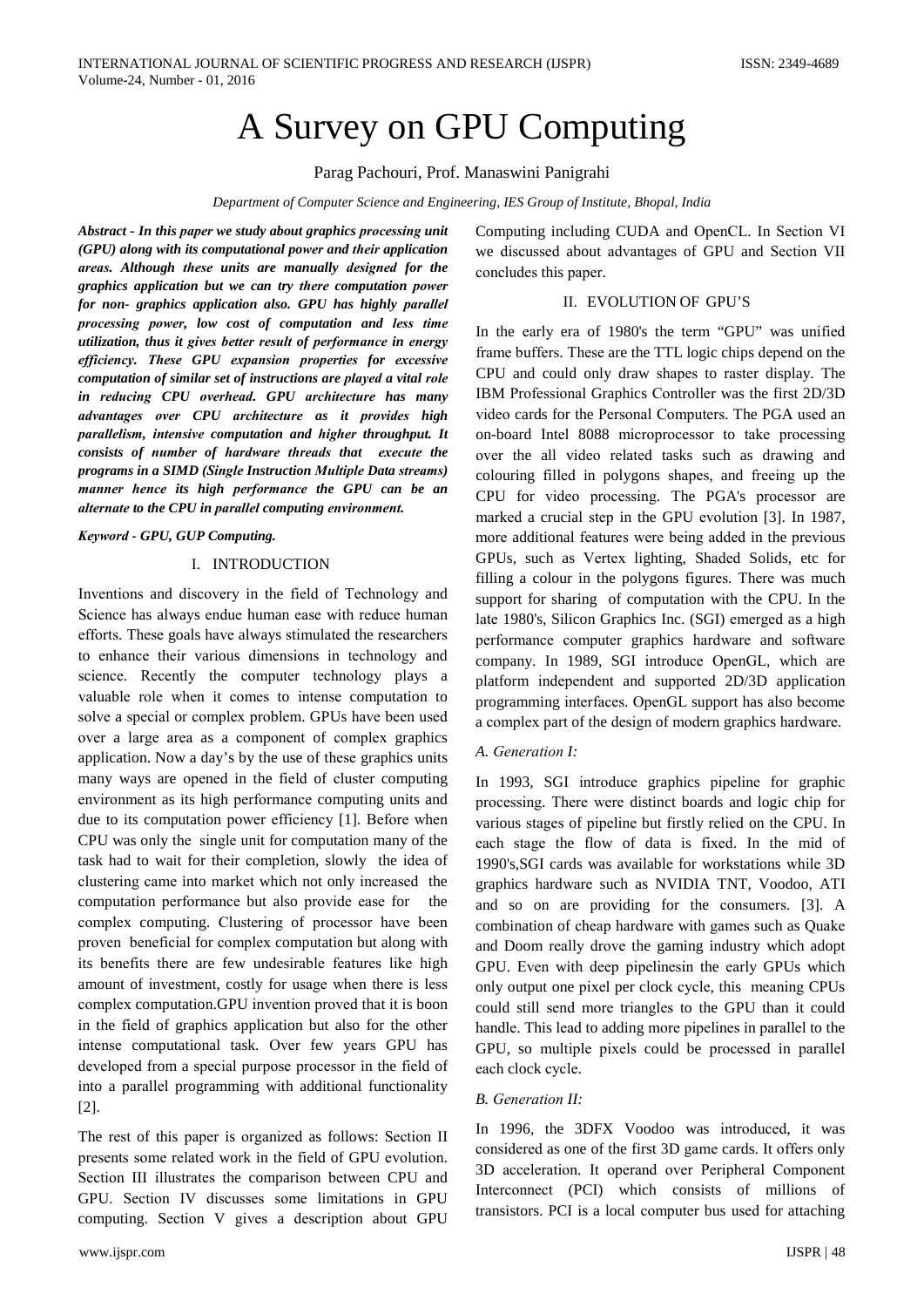hardware components to a computer. The PCI bus supports the functions found on a processor bus but in the standard format it is independent of any particular processor's native bus. It is a parallel bus, synchronous to a single bus clock. It needs 4 MB of 64-bits DRAM for 50 MHz clock cycle. Voodoo provides text mapping, buffering and so on while CPU provides vertex transformations.

# C. Generation III:

In 1999, first Pipeline card was released. With the introduction of NVIDIA GeForce256 (also known as NV10) and ATI Redeon 7500, was the first GPU which are available at the consumer level. Before 1999, the term GPU didn't exist really but the launch of NVIDIA GeForce256, it exists. The GeForce256 consist of up to 23 million transistors, 32 MB of 128 bits DRAM and it operates on 120 MHz clock cycle. This generation of graphics card used Accelerated Graphic Port (AGP) instead of using PCI buses. They offer features in hardware such as multi texturing, light maps, geometry transformations and many more. The first pipeline in hardware of this generation are known as Fixed function pipeline, because in these pipeline once a programmer sent a graphic data, this graphic data could not be modified. With these graphic cards, the combinations of GPU hardware with computer are really started to takeoff in the market. It is much faster but the fixed function pipeline problems are arises in it. To overcome these problems OpenGL and DirectX Application programming Interfaces were implemented in hardware as a new features in graphics APL's[5].

# D. Generation IV:

In this generation the programmable pipeline was introduce in GPU architecture. In 2001, NVIDIA released the GeForce 3, which consists of 57 million transistor, 64 MB of 128 bit DRAM and it operate on the 120 MHz's. GeForce 3 provides the ability to the programmers to program a parts in non-programmable pipeline previously instead of sending all the graphics description data to the GPU and it simply flow through the fixed pipeline, the programmer can now send this data along with vertex programs, these vertex programs is known as shaders. These shadder are operating on the data while in the pipeline. These shader programs were small kernels, which are written in shader languages. In this generation there are many other popular graphics card are ATI Radeon 8500, and Microsoft's X-Box.

# $E.$  Generation  $V:$

In the year 2002, the first fully programmable graphics cards are released in the markets which are NVIDIA GeForce FX, ATI Radeon 9700. The NVIDIA GeForce FX which consists of 80 million transistors, 128 MB of 128bit DRAM, and it operated at 400 MHz clock cycle. These

cards allowed for per-pixel operations with the programmable shaders, and it also allows for the limited user to specified the mapping of input-output data operations. Separate, dedicated hardware were allocated for pixel shader and vertex shader processing. In 2003, the first GPU computing started with the introduction of DirectX 9, by taking advantage of the programmability in the GPU hardware, but for non graphics also. These GPU's support fully floating point and provides advanced texture processing.

# F. Generation VI:

The GPU hardware technology accelerated in this generation. In 2004, the GeForce 6 and Radeon X800 were released with its additional features. These cards are used first time in PCI sexpress buses. The GeForce 6 was introducing in this generation by NVIDIA. NIVDIA GeForce 6 which consists of 146 million transistor, 256 MB of 256 bit of DRAM and it operated at 500 MHz clock cycle. This graphic cards increased the GPU memory and provide texture accessing. [10]. When viewed as a graphics pipeline, the GPU contains a programmable vertex engine, a programmable fragment engine, a texture engine, and a data write engine. When we view the alternative as a processor for non-graphics applications, a GPU can be seen as a large amount of programmable floating-point power and memory bandwidth that can be exploited for compute-intensive applications completely unrelated to computer graphics. A trend towards GPU programmability was starting to form.

# G. Generation VII:

In 2006, the introduction of NVIDIA's GeForce 8 series in GPU evolution which exposing the GPU as massively parallel processor. The NVIDIA GeForce 8800[6] architecture was the first unified, programmable shaders. GeForce 8800 is also known as G80 .It is fully programmable unified processors which are called a Streaming Multiprocessor that handled vertex, pixel, and geometry computation. It also introduced a new geometry shader by adding more programmability when it combined with the vertex shader and pixel shaders. The GeForce 8 consist of 681 million transistors, 768 MB of 384-bit DRAM, and the core clock operated at 600MHz.After this generation GPU power was the new programming language CUDA by NVIDIA for NVIDIA only, ATI Stream for ATI cards and DirectX 10 for Microsoft Windows only were introduced.

## H. Generation VIII:

In 2010, NVIDIA introduced first Fermi GPU for GPGPU computing with additional features such as high cache memory, concurrent kernel for execution, unified memory address space, high performance. The GTX480 Fermi had a total of 480 CUDA [4]. The first Fermi cards which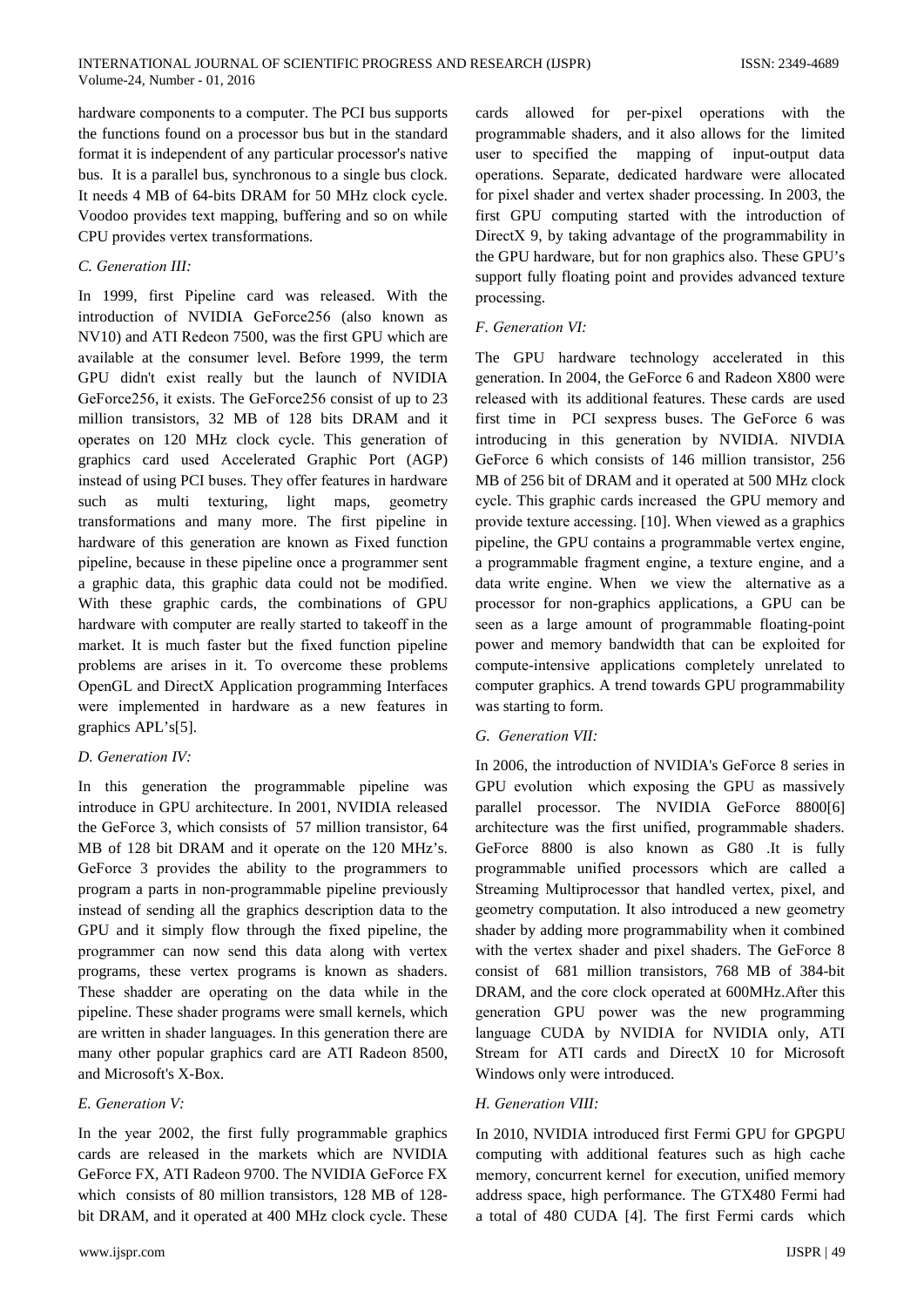consist of 3 billion transistors, 1.5 GB of 384- bit DRAM. and it operated at 700MHz. After the year 2010, NVIDIA again released new version of Fermi-based gaming card which are called as GTX580, it offering a higher memory bandwidth than in the previous version. The GPU hardware evolution thus far has gone from an extremely specific, single core, fixed function hardware pipeline implementation just for graphics rendering, to a set of highly parallel and programmable cores for multiple general purpose computation. Now, the architecture of many-core GPUs are starting to look like multi-core, general purpose CPUs. In 2000, AMD announced their Fusion of CPU and GPUs [9].

# III. COMPARISON BETWEEN CPU AND GPU **ARCHITECTURE**

Modern CPUs have evolved towards parallel processing, implementing the Multiple Instruction Multiple Data stream architecture. Most of their part is reserved for the control units and cache and leaving a small area for the numerical computations. This is the reason a CPU performs such different tasks that having advanced cache and control mechanisms are the only way to achieve an overall its performance, while the GPU has a Single Instruction Multiple Data stream architecture that can be well represented by the PRAM. The main goal of GPU architecture is to achieve high performance through massive parallelism. Contrary to the CPU, the die surface of the GPU is mostly occupied by ALUs and a minimum region is reserved for the control and cache. Efficient algorithms are designed for GPUs which speedup over CPU implementations [8].

This difference in architecture which discussed in figure 1 has a direct consequence, the GPU is much more restrictive than the CPU but it is much more powerful. Latest GPU architectures such as NVIDIA's Fermi has added a significant degree of flexibility by incorporating a cache for handling irregular memory accesses and by improving the performance of the operations.



Figure 1. Architecture of CPU and GPU

However, this flexibility is still far from the one found in CPUs. Indeed there is a trade-off between flexibility and computing power. Actual CPUs maintain a balance between computational power and general purpose functionality while GPUs aim at massive parallel in arithmetic computations, with introducing many restrictions. Some of these restrictions are overcome at the implementation phase while some others must be treated when the problem is being parallelized. It is always a good idea to follow a strategy for designing a parallel algorithm. Some other comparisons are discussed in below Table 1

| Table 1. Comparison between CPU and GPU |  |  |
|-----------------------------------------|--|--|
|                                         |  |  |

| <b>CPU</b>                                    | <b>GPU</b>               |  |  |
|-----------------------------------------------|--------------------------|--|--|
| CPU use the task                              | GPU use the data         |  |  |
| parallelism                                   | parallelism              |  |  |
|                                               | GPU works on the Single  |  |  |
| Multiple task mapped<br>into multiple threads | instruction and multiple |  |  |
|                                               | data stream              |  |  |
| Task runs different                           | Same instruction on the  |  |  |
| instruction                                   | different data           |  |  |
| CPU optimised for high                        | GPU optimised for higher |  |  |
| performance on the                            | arithmetic intensity for |  |  |
| sequential codes                              | parallel manner          |  |  |
| It has fine branching                         | It access to onboard     |  |  |
| granularity                                   | memory faster.           |  |  |

### **IV. GPU LIMITATION**

Along with the GPU's advantages there is some limitation in the GPU which should be studied while designing GPU application. There are many limitations [10] which can be directly or indirectly affect on the performance or quality of the application are as follows.

1. The memory bandwidth between the CPU and GPU is limited.

2. Read back from the GPU memory to main memory is costly.

3. It has Small instruction streams and it mainly designed for graphics application.

4. No bitwise operation coding are available in GPU.

- 5. GPU doesn't support big number operations.
- 6. GPU doesn't optimize for serial operations.

#### V. GPU COMPUTING

GPU computation has provided a huge edge over the CPU with respect of their computation speed. Hence it is one of the most interesting areas for the research in the field of technology and science. GPU is a graphical processing unit which enables to run with high definitions graphics on the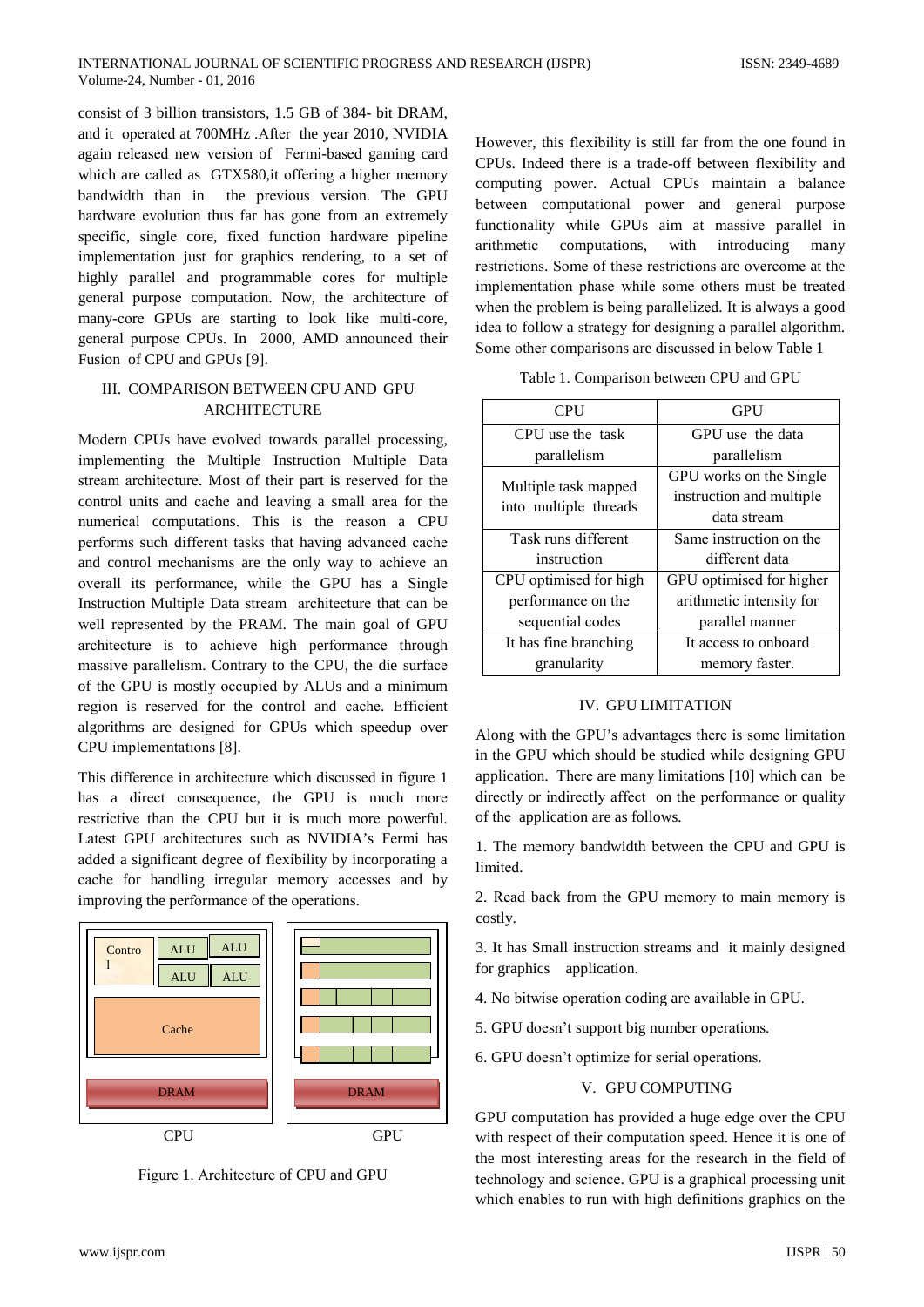PC, which is very demanded in modern computing. Like the Central Processing Unit, it is a single-chip processor. However, as shown in Fig. 1, the GPU consist of hundreds of cores as compared to the CPUs. The primary goal of the GPU is to compute 3D functions. Because these types of calculations are very heavy on the CPU, thus the GPU can help the computer to run more efficiently. Though, GPU came into existence for graphical purpose, now it evolved into computing, precision and performance. The evolution has been towards a better floating point of GPU performance. In 2006, NVIDIA introduced its massively parallel architecture for GPU programming called CUDA [7]. The CUDA architecture has a number of processor cores that work together to bunch of the data set given in the application. The model for GPU computing is to used both a CPU and GPU together in a different co-processing computing model. The sequential part of the application can runs on the CPU and the computational part is running by the GPU. From the user's point of view, the application is become faster due to the use of the better performance of the GPU to improve its own performance. GPUs are processors that can operate in parallel by running in a single kernel on many records in the stream at once. Stream is defined as a simply a set of records that require similar computation. Streams provide the data parallelism. Multiple inputs and output at the same time, but we cannot have memory types which is not only readable but also writeable. This enables the GPU to have data parallel processing. This results in more computational power for the GPU. But this computational capability was not used in the previous evolution stages of the GPU.

There are multiple Software Development Kits and APIs are available for the programming in GPUs for general purpose computation. For example NVIDIA CUDA, ATI Stream SDK, OpenCL, HMPP, and PGI Accelerator [11].

## VI. ADVANTAGES OF GPU

Modern APIs enable efficient and portable heterogeneous computing. This includes enabling the use of the best processor for the task, ability to balance workload across system resources and to off load heavy parallel computation to the GUP. GPU compute tangible advantage in the real world application including to reduced cost, improved performance and user experience, and improved energy efficiency and so on[8].

## A Reduce power Consumption:

The architectural characteristics of series of GPUs enable computation of many parallel workloads much more efficient than alternative processors.GPU Compute accelerated applications can therefore benefit by consuming less energy, which translate into longer battery life.

B. Improved performance and user experience:

Where raw performance in the target, the computation of parallel workloads can also be efficiently heavy accelerated through the use of GPU .This translate in increase frame rate or the ability to carry out more works in the same time.

# C. Portability, programmability, flexibility:

Heterogeneous compute APIs such as OpenCL is design for concurrency. They allow the developer to migrate some of the load from the CPU to the GPU, or to distribute it between processor in order to enable better load balancing across system resources.

# D. Reduction of cost:

System designers may be influenced by various cost, portability, reliability concern when considering migration functionality from dedicated hardware accelerators to software which leverage the CPU or GPU subsystem. This approach is made viable and compelling due to additional computational power provided by the GPU.

# **VII. CONCLUSION**

From the above study we conclude that GPU is the better alternative for intensive computational task. Employing GPU no doubt to increase the speed of execution and also frees the CPU from the load which perform serial executable tasks. The Combination of CPU and GPU in many applications can provide high performance having low cost as compared to using of cluster of CPUs. To program GPU there many API's are used many programming language. These languages are very efficient and easily understandable programming language. The most popular programming language for the programme is the extension of C language. CUDA programming help in the designing of heterogeneous computational code, this code is the combination of serial and parallel execution task performed by the both CPU and GPU unit respectively. Many applications have gained more benefits from the use of GPU in their computation. There are many more applications under study where researchers are trying to deploy GPU units to gain the better results.

# **REFERENCES**

- [1] Sung Ye Kim, Jeremy Bottleson, et al, "Power Efficient" MapReduce Workload Accerlation using Intergated-GPU", IEEE First International Conference on Big Data Computing Service and Application, 2015, pp 162-169.
- [2] John D. Owens, Mike Houston, David Lucbke, et al., " GPU Computing Proceedings", IEEE, 2008, 96(5): 879-899.
- [3] Chris McClanahan, "History and Evolution of GPU Architecture", IEEE, 2010